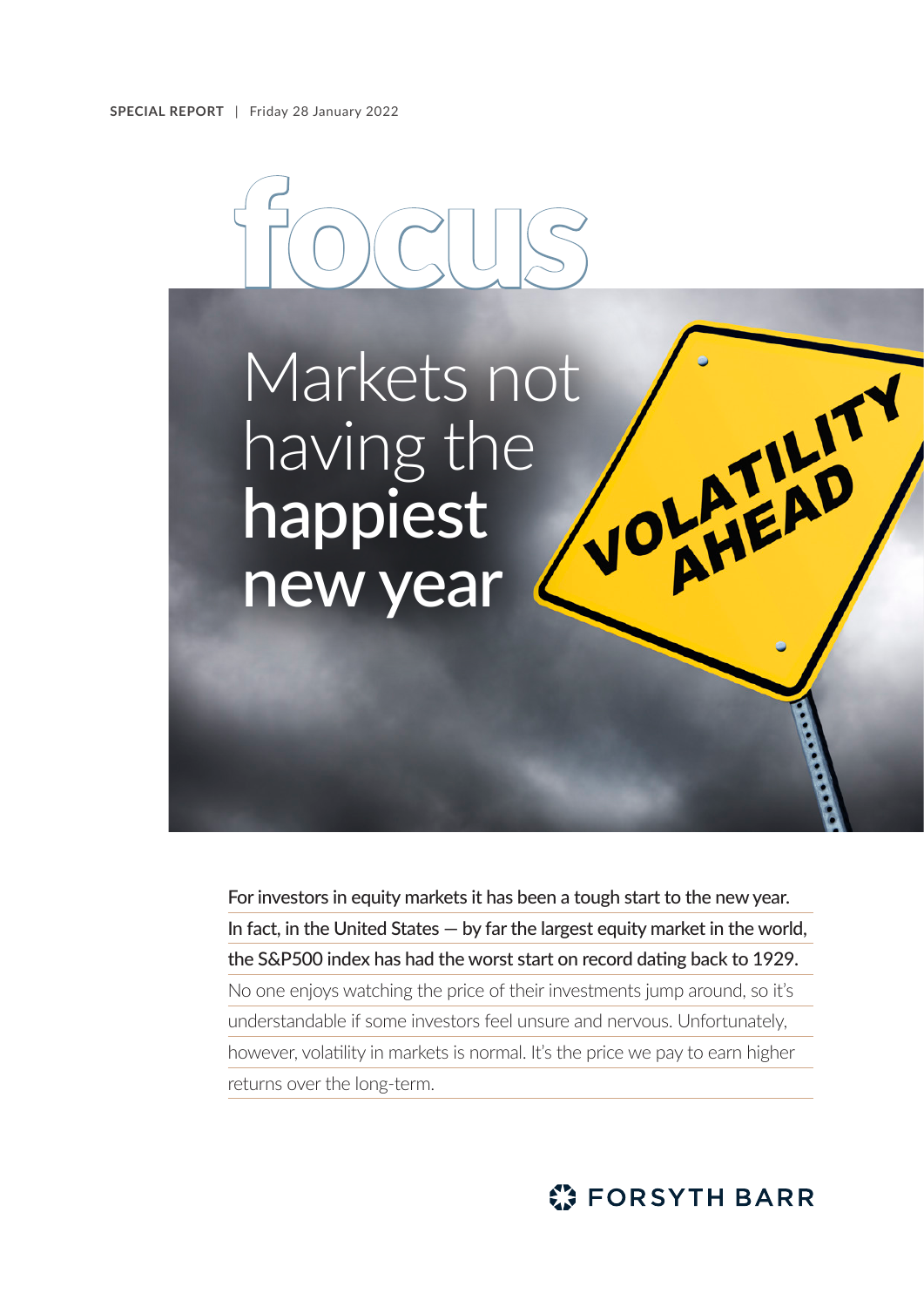

**DOW JONES INDUSTRIAL AVERAGE: VOLATILITY IS THE PRICE PAID FOR HIGHER LONG-TERM RETURNS**

Source: Refinitiv, NBER. Dow Jones Industrial Average Capital Index, Forsyth Barr analysis

## **We've had a stellar run**

Since the lows of the COVID crash in March last year share market returns have been stellar – the MSCI World Index has nearly doubled. For 22 months the market has "climbed the wall of worry" shaking off concerns around COVID (the first pandemic in over a century), surging inflation, climbing interest rates, fractious US politics, a wobbly Chinese property market and more. 2021 closed with a Santa Claus rally leaving investors feeling comfortable and content.

It's always surprising how much things can change in just a few weeks. Investors returning from holidays have found the market to be in quite a different mood than when they left. Things that previously the market was not overly worried about are now headline concerns. It just serves to remind us that, underneath it all, markets are made up of people prone to emotional swings.

#### **What's worrying the market?**

At any point in time there are generally plenty of things to worry investors. That certainly has been the case over the past couple of years, and it is today.

# **First and foremost is surging inflation and higher interest rates**

In the past six months inflation has soared to levels not seen in decades. Changes in consumer spending – surging demand for goods, less spent on services – coupled with COVID restraints on manufacturing and logistics, has put immense pressure on supply chains. When demand exceeds supply, prices typically rise. Shipping costs have soared, and so have the prices of many goods and commodities.

Omicron has added to these pressures. Whilst it is less deadly than previous COVID variants, it is much more infectious. Skyrocketing cases

– and the resulting worker absenteeism – is exacerbating the difficulty for businesses to supply goods. This is particularly the case in China, "the world's factory", which (for now) is sticking to its zero-COVID policy.

While much of these inflationary pressures are COVID related that will abate in time, the magnitude and persistence has raised the risk of inflation becoming embedded in price and wage expectations. That has forced central banks around the world to begin tightening monetary policy, including raising interest rates, earlier than they had previously anticipated.

#### **Interest rates impact the value of stocks**

The COVID crisis saw the lowest interest rates in human history. Those super low rates have been used to justify high valuations across many assets including shares and property. And all that cheap money fuelled a surge in speculative activity. Higher rates are pressuring both.

Theoretically, the value of an asset is the expected future cash flows it will produce "discounted" back to today's valuation. That discount rate is the rate of investment return (or cost of capital) expected each year by investors.

For example, say I have an investment that will pay \$100 in one-year's time and a cost of capital of 5%. Today I'd value that investment at around \$95. All-else-equal, if interest rates rise it lifts the cost of capital, and lowers the value of future cash flows. And the further out those cash flows are expected to be produced, the more their value today is influenced by the discount rate.

It's therefore not surprising that the market downturn has been led by long-term growth stocks, which don't generate much (or any) profit today. Of all the major global market indices the tech-heavy NASDAQ is down the most. Around 40% of stocks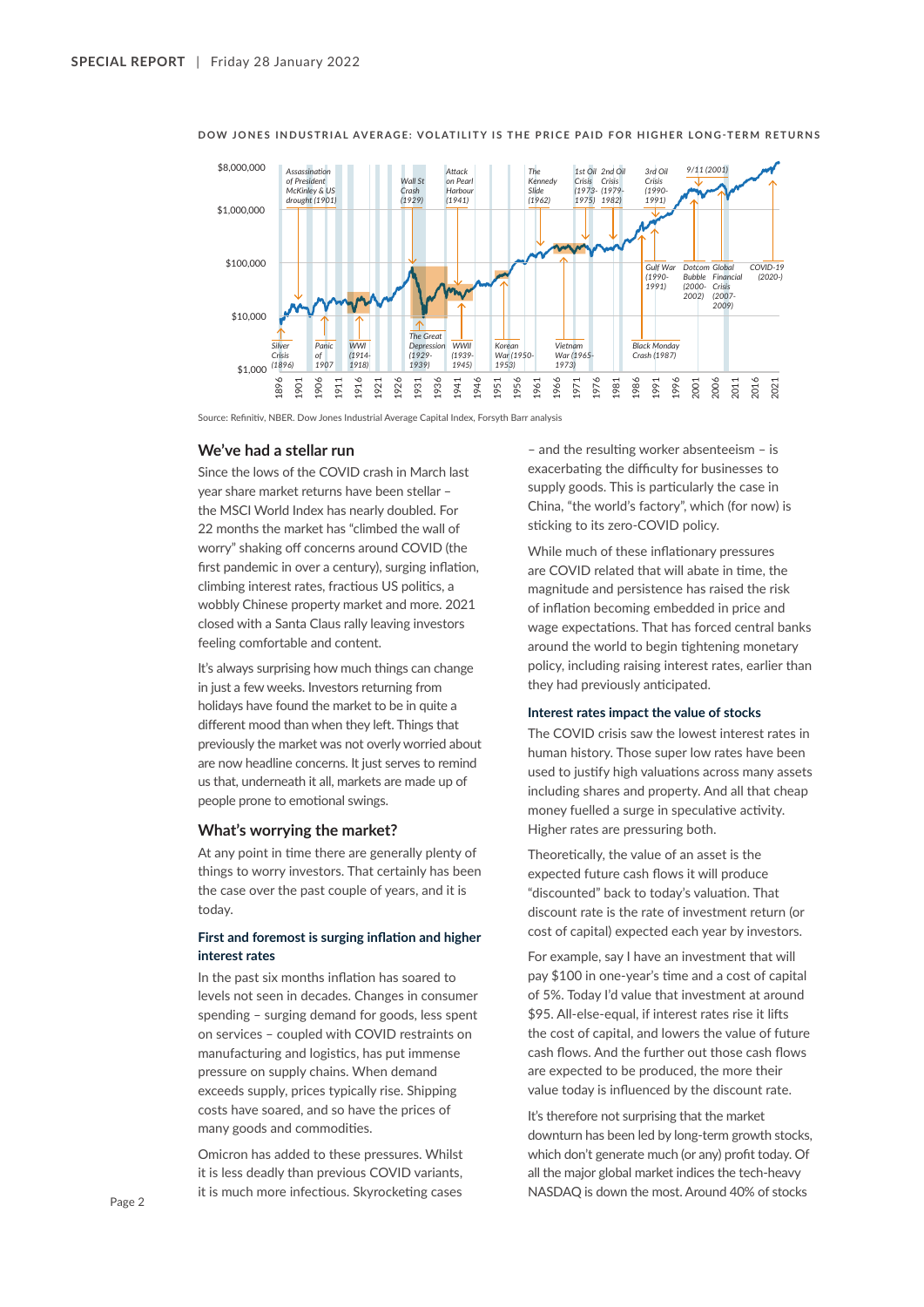

on the NASDAQ are off by 50% or more from their highs. The most speculative segments of the market have been hardest hit. Many "stay at home stocks" that were market darlings during lockdown, "meme stocks" hyped by online communities, and crypto currencies have crashed.

**RETURNS VS. MARKET HIGH: THE FROTHIEST PARTS OF THE MARKET HAVE COME UNDER MOST PRESSURE**



Source: Refinitiv, Forsyth Barr analysis

#### **Strained relations between Russia and the West**

Adding to investor nervousness has been rising tensions between Russia and the West. Russia is concerned the West is creeping into its sphere of influence. It has amassed troops near the Ukrainian border and demanded guarantees that NATO will not embrace Ukraine or any other ex-Soviet nation. If concessions aren't forthcoming Russia may take sterner action that could trigger an international crisis, potentially including a military conflict, constraints on supply of Russian energy into Europe, and/or extensive sanctions on Russia by the west. Russia is a major energy provider. Oil prices have climbed to seven-year highs further putting pressure on inflation, consumers, and central banks.

## **A return to (normal) volatility**

Volatility is normal in equity markets. For investors who've only been in the market over the last decade or so it might not seem so. Outside of the COVID crash in 2020 investors have had an unusually smooth run. But looking back through history, on average a bear market, or a -20% decline in stock prices, happens once in every five years. A "correction" or a -10% decline happens about every 19 months. Volatility is the price investors pay to earn the "equity risk premium" – a higher expected return over the long-term from investing in the share market versus lower-risk assets like bonds.

The obvious question is "why don't we avoid the downturns – sell at the top, buy again at the bottom?". That would be nice. Unfortunately, the evidence is clear. Whilst there will always be someone who successfully calls the top of the market each time, there are extremely few (if any) who can do it consistently.

**"Far more money has been lost by investors trying to anticipate corrections, than lost in the corrections themselves."**

*Peter Lynch, legendary investor*

**"The idea that a bell rings to signal when to get into or out of the stock market is simply not credible. After nearly fifty years in this business, I don't know anybody who has done it successfully and consistently. I don't even know anybody who knows anybody who has."**

*Jack Bogle, investor, founder of Vanguard*